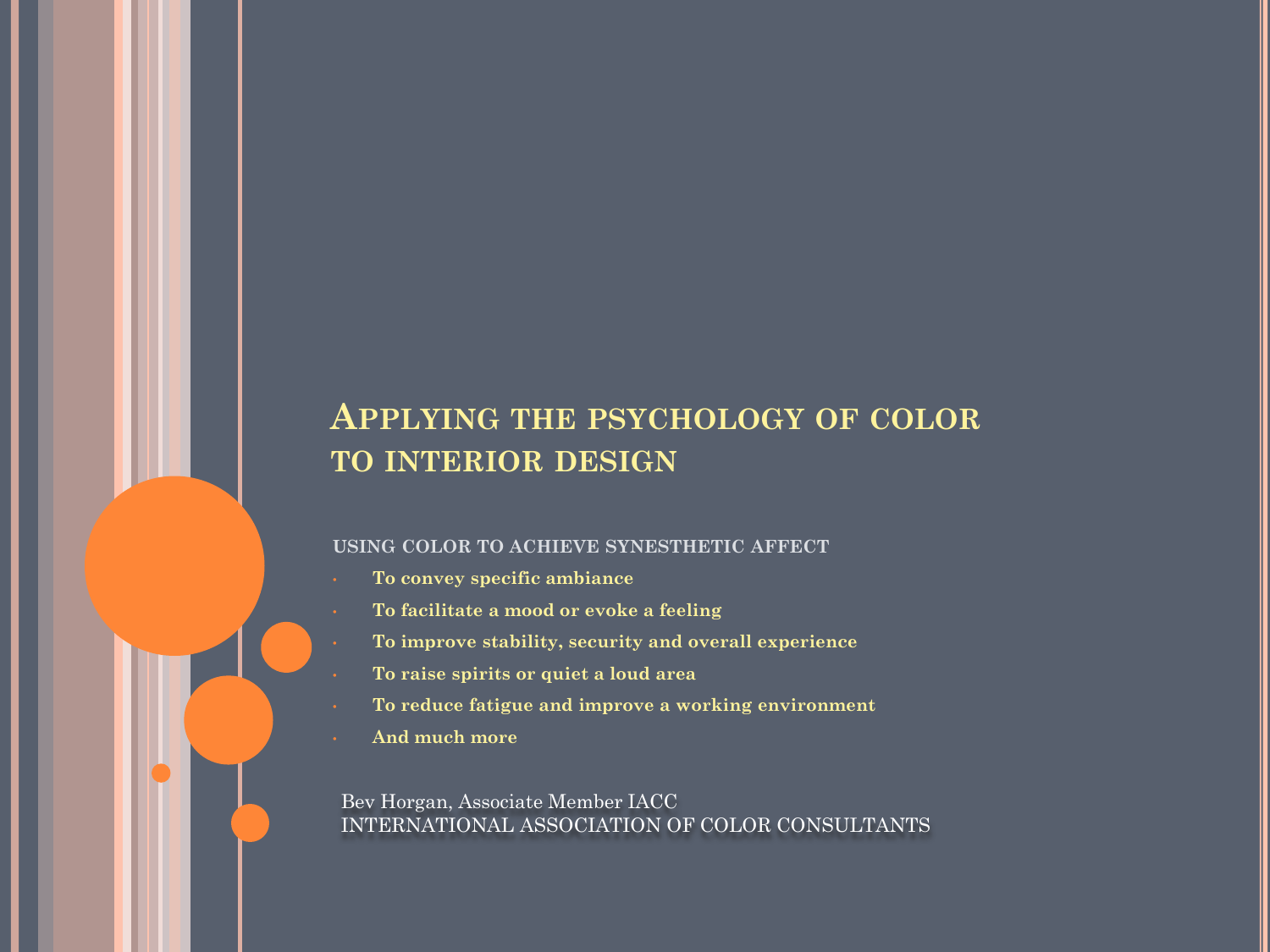# SWIM ON IN



© Copyright 2016. Bev Horgan All rights reserved.

#### **2015 SYLVIA'S SWIMWEAR**

- Interior Design: Bev Horgan
- Construction & Painting: Hodge Construction, Inc.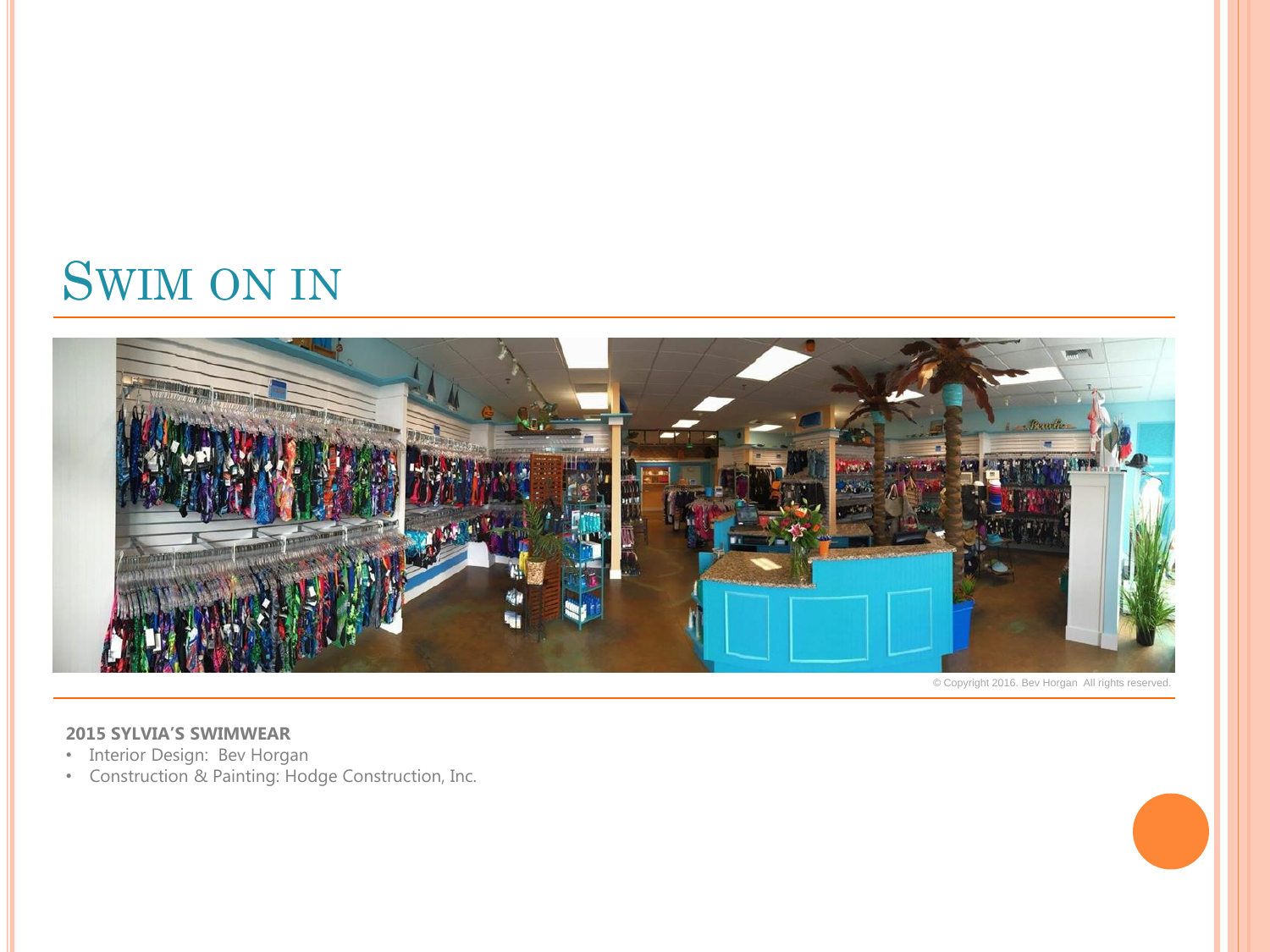

Using color to brighten a dark area while suggesting a beach atmosphere.

> Using brown tones for the floors projects a feeling of security and stability.

Applied color psychology: This orange tone = jovial This yellow tone = happy This green tone = fresh This blue tone  $=$  salty

### **2015 SYLVIA'S SWIMWEAR**

- Interior Design: Bev Horgan
- Construction & Painting: Hodge Construction, Inc.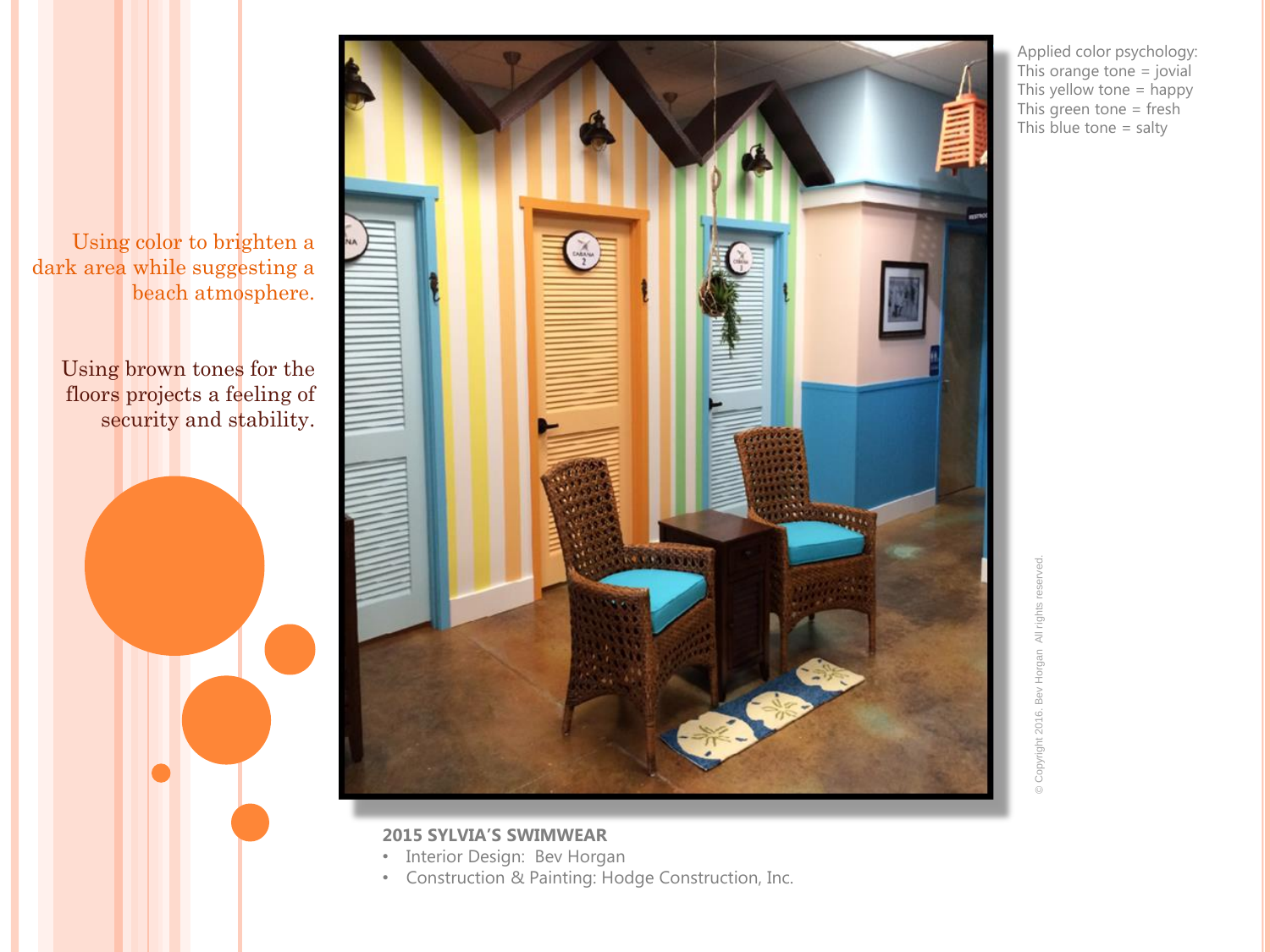

The wall color is known to compliment all skin tones and to be cheerful in small spaces.

© Copyright 2016. Bev Horgan All rights reserved.







#### **2015 SYLVIA'S SWIMWEAR**

• Interior Design: Bev Horgan • Construction & Painting: Hodge Construction, Inc.